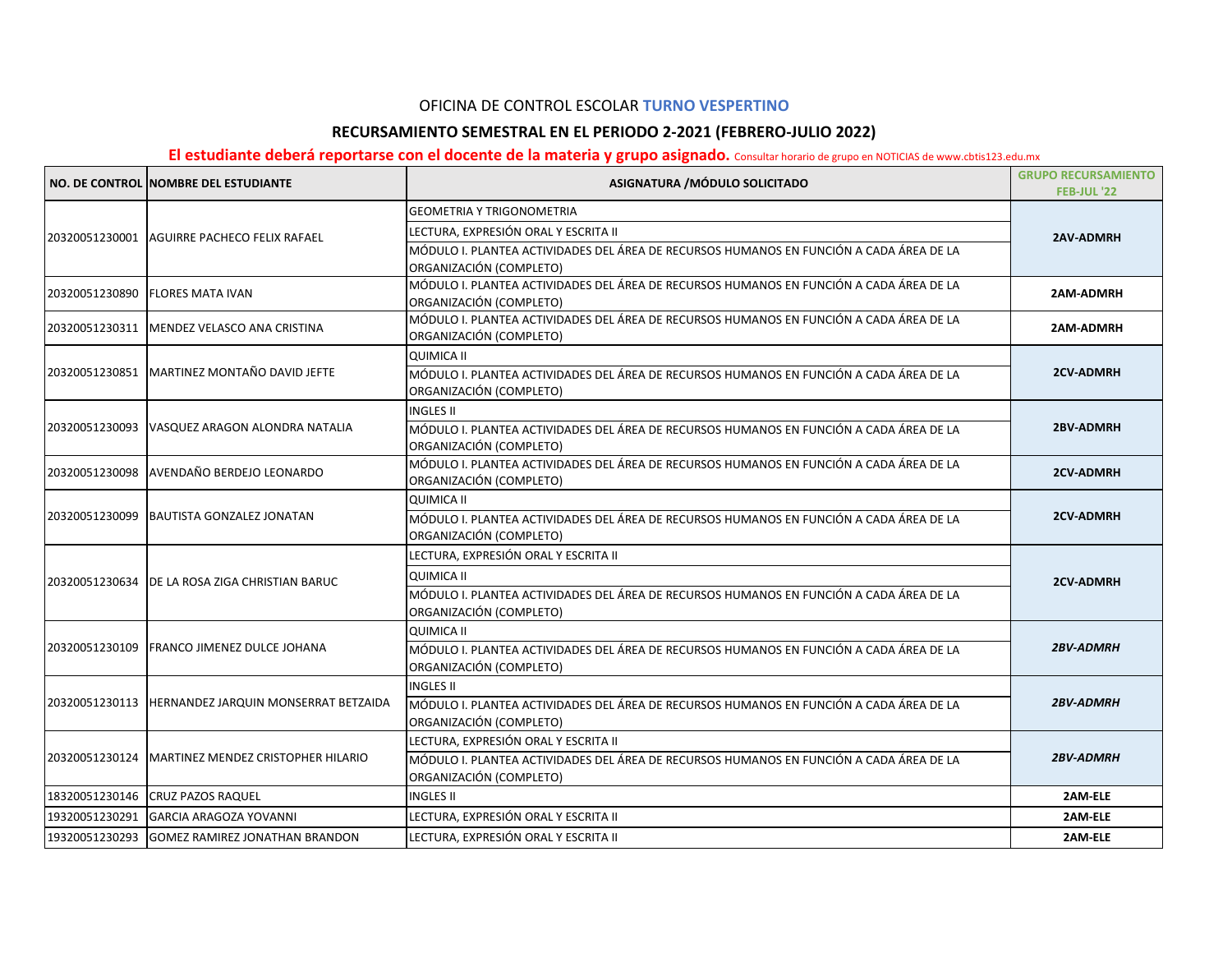| 20320051230161 | <b>HERNANDEZ MARTINEZ VIDAL ANTONY</b>       | LECTURA, EXPRESIÓN ORAL Y ESCRITA II                                                                                   | 2AV-ELE  |
|----------------|----------------------------------------------|------------------------------------------------------------------------------------------------------------------------|----------|
|                |                                              | <b>QUIMICA II</b>                                                                                                      |          |
|                |                                              | MÓDULO I. INSTALA Y MANTIENE INSTALACIONES ELÉCTRICAS Y MÁQUINAS ELÉCTRICAS ROTATIVAS                                  |          |
| 20320051230163 | HERNANDEZ VALLEJO JUAN MANUEL                | QUIMICA II                                                                                                             | 2AM-ELE  |
| 20320051230175 | MARTINEZ JIMENEZ LUIS MARIO                  | <b>QUIMICA II</b>                                                                                                      | 2AM-ELE  |
| 19320051230311 | <b>SERRANO GARCIA CONCEPCION</b>             | LECTURA. EXPRESIÓN ORAL Y ESCRITA II                                                                                   | 2AM-ELE  |
| 19320051230851 | <b>HERNANDEZ LOPEZ DIANA JAZMIN</b>          | MÓDULO I. DESARROLLA EL PROCESO DE SUMINISTRO DE BIENES                                                                | 2AM-LOG  |
| 20320051230210 | <b>HERNANDEZ MENDEZ CARMEN ILIANA</b>        | LECTURA, EXPRESIÓN ORAL Y ESCRITA II                                                                                   | 2AM-LOG  |
| 20320051230221 | MATEOS PEREZ NESTOR OSMIN                    | LECTURA, EXPRESIÓN ORAL Y ESCRITA II                                                                                   | 2AM-LOG  |
| 19320051230381 | MELLADO GOLLWITZER MAX                       | QUIMICA II                                                                                                             | 2AV-MAU  |
|                |                                              | LECTURA, EXPRESIÓN ORAL Y ESCRITA II                                                                                   | 2AV-MAU  |
| 20320051230270 | <b>OSORIO ZARATE JORGE ALEJANDRO</b>         | MÓDULO I. MANTIENE LOS SISTEMAS ELÉCTRICOS Y ELECTRÓNICOS DEL AUTOMÓVIL                                                |          |
|                |                                              | <b>INGLES II</b>                                                                                                       | 2AM-MEC  |
| 19320051070032 | <b>ICHAVEZ SAID EVGENY</b>                   | MOD I.-REALIZA CIRCUITOS ELECTRICOS, ELECTRONICOS MIDIENDO LAS VARIABLES QUE INTEGRAN EL SISTEMA                       |          |
|                |                                              | MECATRONICO                                                                                                            |          |
| 19320051230431 | MATEOS CRUZ MARIO ALBERTO                    | LECTURA, EXPRESIÓN ORAL Y ESCRITA II                                                                                   | 2AM-MEC  |
| 20320051230314 | MONDRAGON MACEDO IAN ANDRE                   | MOD I.-REALIZA CIRCUITOS ELECTRICOS, ELECTRONICOS MIDIENDO LAS VARIABLES QUE INTEGRAN EL SISTEMA<br>MECATRONICO        | 2AM-MEC  |
|                | 18320051230726 MONTESINOS JUAREZ LEONEL IVAN | MOD I.-REALIZA CIRCUITOS ELECTRICOS, ELECTRONICOS MIDIENDO LAS VARIABLES QUE INTEGRAN EL SISTEMA<br><b>MECATRONICO</b> | 2AM-MEC  |
| 20320061240151 | ORTEGA MALDONADO YOLTZIN EMILIANO            | MOD I.-REALIZA CIRCUITOS ELECTRICOS, ELECTRONICOS MIDIENDO LAS VARIABLES QUE INTEGRAN EL SISTEMA<br><b>MECATRONICO</b> | 2AM-MEC  |
| 18320051230303 | RAMIREZ RAMIREZ AARON DE JESUS               | LECTURA, EXPRESIÓN ORAL Y ESCRITA II                                                                                   | 2AV-MEC  |
| 19320051230505 | <b>HERNANDEZ LOPEZ JUAN ROBERTO</b>          | LECTURA, EXPRESIÓN ORAL Y ESCRITA II                                                                                   | 2AM-SMEC |
| 20320051230399 | JIMENEZ SANCHEZ EDUARDO                      | LECTURA, EXPRESIÓN ORAL Y ESCRITA II                                                                                   | 2AV-SMEC |
| PORTABILIDAD   | LOPEZ PEREZ HILDA ESMERALDA                  | MOD. I ENSAMBLA, CONFIGURA E INSTALA HARDWARE Y SOFTWARE EN EL EQUIPO DE COMPUTO                                       | 2AV-SMEC |
| 19320051230434 | MORALES REYES DIEGO ADRIAN                   | LECTURA, EXPRESIÓN ORAL Y ESCRITA II                                                                                   | 2AV-SMEC |
|                |                                              | MOD. I ENSAMBLA, CONFIGURA E INSTALA HARDWARE Y SOFTWARE EN EL EQUIPO DE COMPUTO                                       |          |
| 20320051230402 | LOPEZ MONTES DE OCA IVAN EDUARDO             | MOD. I ENSAMBLA, CONFIGURA E INSTALA HARDWARE Y SOFTWARE EN EL EQUIPO DE COMPUTO                                       | 2AM-SMEC |
|                | 18320051230846 PASTRANA GARCIA GIOVANNI      | MOD. I ENSAMBLA, CONFIGURA E INSTALA HARDWARE Y SOFTWARE EN EL EQUIPO DE COMPUTO                                       | 2AM-SMEC |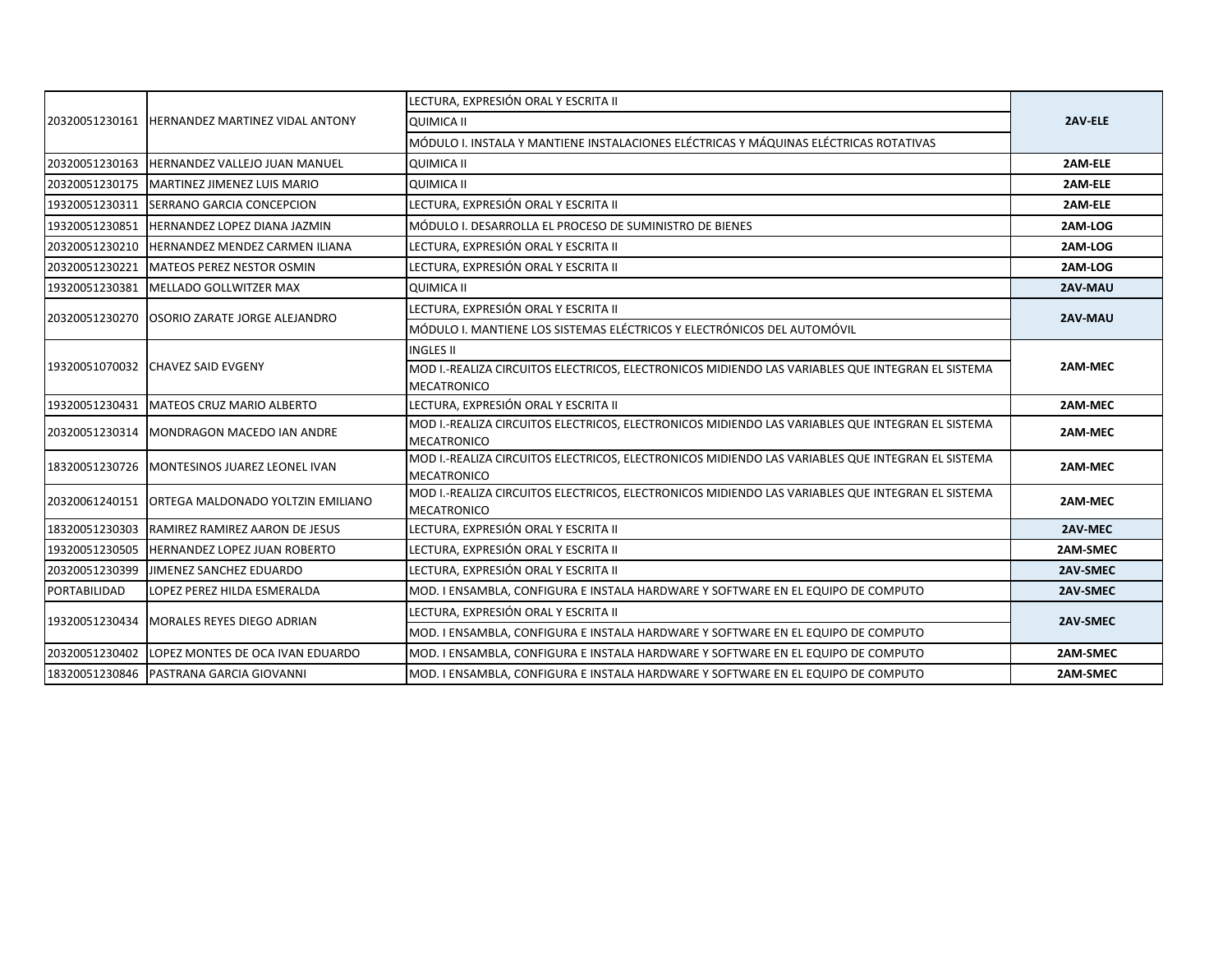| 19320051230153 | <b>GARCIA JULIAN ALANNA CORAL</b>     | MÓDULO III. ASISTE EN EL CONTROL Y EVALUACIÓN DEL DESEMPEÑO DEL CAPITAL HUMANO DE LA<br>ORGANIZACIÓN                                           | <b>4AM-ADMRH</b> |
|----------------|---------------------------------------|------------------------------------------------------------------------------------------------------------------------------------------------|------------------|
| 18320051230015 | <b>LOPEZ MATEO MIRIAM</b>             | MÓDULO III. ASISTE EN EL CONTROL Y EVALUACIÓN DEL DESEMPEÑO DEL CAPITAL HUMANO DE LA<br>ORGANIZACIÓN                                           | <b>4AV-ADMRH</b> |
| 19320051230186 | VASQUEZ VASQUEZ MARIA FERNANDA        | MÓDULO III. ASISTE EN EL CONTROL Y EVALUACIÓN DEL DESEMPEÑO DEL CAPITAL HUMANO DE LA<br>ORGANIZACIÓN                                           | <b>4AV-ADMRH</b> |
| 19320051230189 | ALMARAZ AVENDAÑO GRECIA VALENTINA     | MÓDULO III. ASISTE EN EL CONTROL Y EVALUACIÓN DEL DESEMPEÑO DEL CAPITAL HUMANO DE LA<br>ORGANIZACIÓN                                           | <b>4BM-ADMRH</b> |
| 19320051230191 | <b>BLAS TENORIO ANDREA JOSELYN</b>    | <b>CALCULO DIFERENCIAL</b><br>MÓDULO III. ASISTE EN EL CONTROL Y EVALUACIÓN DEL DESEMPEÑO DEL CAPITAL HUMANO DE LA<br>ORGANIZACIÓN             | <b>4BV-ADMRH</b> |
| 18320051230050 | CERVANTS PIOQUINTO STEPHANY ALEJANDRA | MÓDULO III. ASISTE EN EL CONTROL Y EVALUACIÓN DEL DESEMPEÑO DEL CAPITAL HUMANO DE LA<br>ORGANIZACIÓN                                           | <b>4BM-ADMRH</b> |
| 18320051230092 | VELASQUEZ CORTES MARIA DEL CARMEN     | MÓDULO III. ASISTE EN EL CONTROL Y EVALUACIÓN DEL DESEMPEÑO DEL CAPITAL HUMANO DE LA<br>ORGANIZACIÓN                                           | <b>4BV-ADMRH</b> |
| 19320051230203 | <b>HERNANDEZ MATIAS ISAIAS</b>        | MÓDULO III. ASISTE EN EL CONTROL Y EVALUACIÓN DEL DESEMPEÑO DEL CAPITAL HUMANO DE LA<br>ORGANIZACIÓN                                           | <b>4BM-ADMRH</b> |
| 19320051230206 | JUAREZ PEREZ GERARDO                  | MÓDULO III. ASISTE EN EL CONTROL Y EVALUACIÓN DEL DESEMPEÑO DEL CAPITAL HUMANO DE LA<br>ORGANIZACIÓN                                           | <b>4BV-ADMRH</b> |
| 19320051230209 | MARTINEZ CRUZ VALERIA ODETTE          | CALCULO DIFERENCIAL<br><b>FISICA I</b><br>MÓDULO III. ASISTE EN EL CONTROL Y EVALUACIÓN DEL DESEMPEÑO DEL CAPITAL HUMANO DE LA<br>ORGANIZACIÓN | <b>4BV-ADMRH</b> |
| 19320051230260 | MONJARAZ MONJARAZ EDUARDO             | MÓDULO III. ASISTE EN EL CONTROL Y EVALUACIÓN DEL DESEMPEÑO DEL CAPITAL HUMANO DE LA<br>ORGANIZACIÓN                                           | <b>4BM-ADMRH</b> |
| 19320051230225 | RUIZ OSORIO JOSTHIN DE JESUS          | MÓDULO III. ASISTE EN EL CONTROL Y EVALUACIÓN DEL DESEMPEÑO DEL CAPITAL HUMANO DE LA<br>ORGANIZACIÓN                                           | <b>4BV-ADMRH</b> |
| 19320051230273 | <b>VALDIVIA RUIZ DANIEL</b>           | MÓDULO III. ASISTE EN EL CONTROL Y EVALUACIÓN DEL DESEMPEÑO DEL CAPITAL HUMANO DE LA<br>ORGANIZACIÓN                                           | 4AM-ADMRH        |
| 19320051230830 | <b>VALENCIA DIAZ IVAN URIEL</b>       | MÓDULO III. ASISTE EN EL CONTROL Y EVALUACIÓN DEL DESEMPEÑO DEL CAPITAL HUMANO DE LA<br>ORGANIZACIÓN                                           | 4AM-ADMRH        |
| 18320051230316 | VASQUEZ LOPEZ JUAN CARLOS             | CALCULO DIFERENCIAL<br>MÓDULO III. ASISTE EN EL CONTROL Y EVALUACIÓN DEL DESEMPEÑO DEL CAPITAL HUMANO DE LA<br>ORGANIZACIÓN                    | 4AM-ADMRH        |
| 19320051230831 | ALMARAZ JOSE JENNIFER MONSERRAT       | <b>FISICA I</b>                                                                                                                                | <b>4CV-ADMRH</b> |
| 19320051230243 | <b>GARCIA ORTEGA CESAR IVAN</b>       | MÓDULO III. ASISTE EN EL CONTROL Y EVALUACIÓN DEL DESEMPEÑO DEL CAPITAL HUMANO DE LA<br>ORGANIZACIÓN                                           | <b>4CV-ADMRH</b> |
| 17320051230583 | <b>ALVARADO GOMEZ EDER</b>            | CALCULO DIFERENCIAL                                                                                                                            | 4AM-ELE          |
| 19320051230293 | <b>GOMEZ RAMIREZ JONATHAN BRANDON</b> | MÓDULO III. INSTALA Y PROGRAMA EQUIPOS DE CONTROL ELÉCTRICOS Y ELECTRÓNICOS                                                                    | 4AM-ELE          |
| 18320051230160 | JIMENEZ JIMENEZ JOSE LUIS             | CALCULO DIFERENCIAL                                                                                                                            | 4AM-ELE          |
| 19320051230339 | MARTINEZ HEREDIA NICOL AZUCENA        | MÓDULO III. ORGANIZA EL TRANSPORTE DE MERCANCÍAS                                                                                               | 4AM-LOG          |